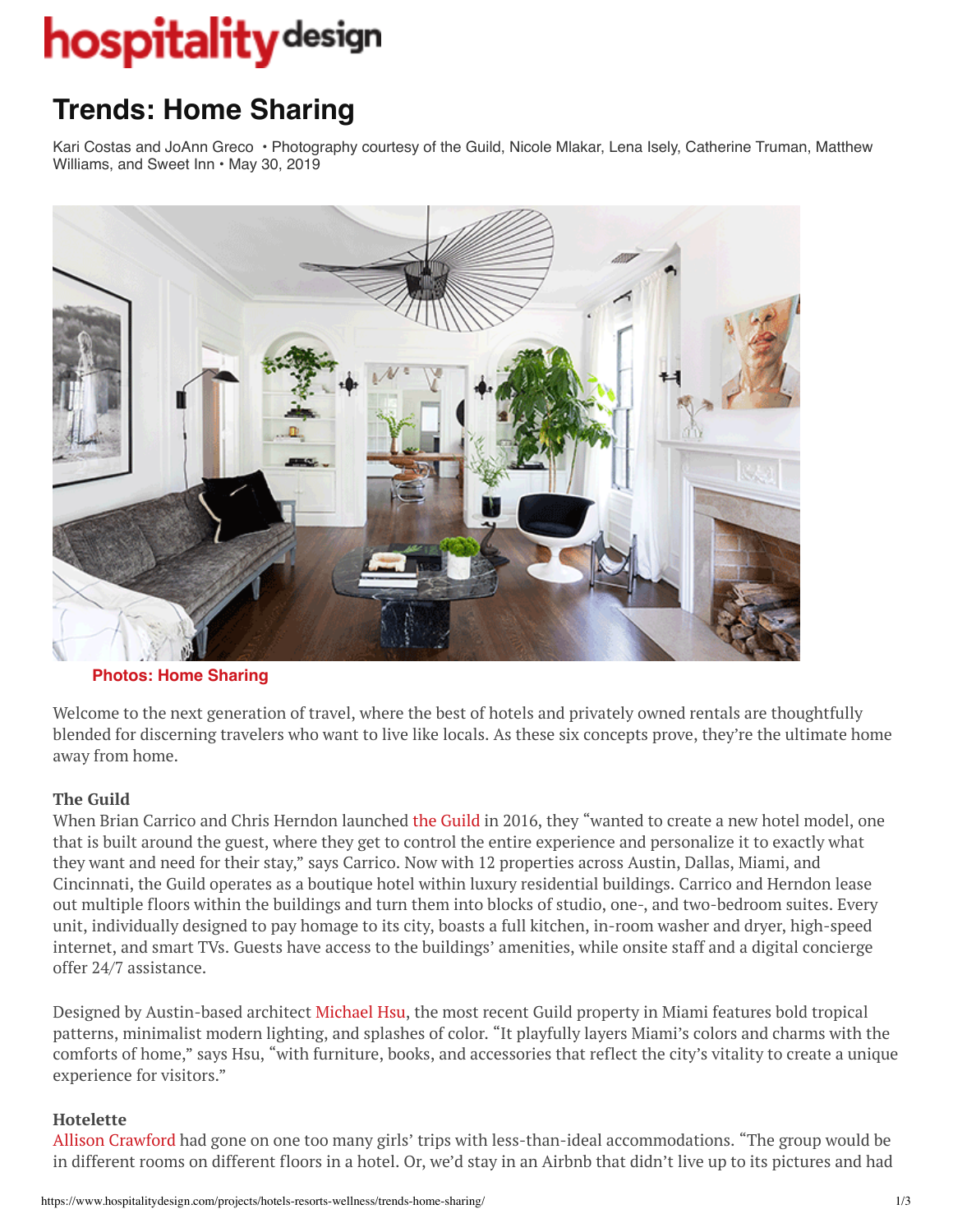#### 5/30/2019 Trends: Home Sharing | Hospitality Design

an intrusive 'someone lives here' vibe, where you're rearranging sticky condiments in the fridge to fit your rosé," she says. Crawford, an interior designer based in Austin, took matters into her own hands: [Hotelette](https://www.hotelette.com/) combines thoughtful design and luxury touches found in boutique hotels with the easy, group-friendly aspects of an Airbnb stay. Now with three properties in Austin, Dallas, and Nashville, each home merges the designer's fashionable, eclectic aesthetic with the personality of its city. Crawford outfits the rooms with wares picked up from her own travels, like flatweave rugs from Marrakech, as well as pieces from local female artists. "I want everything to feel personal," she says. For guests looking to score some of Crawford's style, there's the recently launched Hotelette Shop. "We spent over a year curating this collection of décor, art, and accessories that guests interact with in Hotelette. Everything has been tested by my team and either found on one of my trips or created by a female artisan."

#### **Roost**

Hospitality company Method Co. founded [Roost](https://myroost.com/) to provide stylish, extended stay accommodations in its native Philadelphia. "Transitions and stays away from home can be difficult," says Method Co. CEO and cofounder Randall Cook. "The goal at Roost is to make our customers' lives easier during this period with warm and attentive service and a well-appointed apartment. It puts the people who stay with us in more of a local versus tourist mindset." The recently opened Roost East Market marks the brand's third outpost in Philadelphia, with Washington, DC and Charleston, South Carolina locations in the works for later this year. Overlooking Reading Terminal Market, the new-build property houses 60 fully furnished apartments and amenities like a community vegetable garden, lap pool, fitness center, screening room, library, and demo kitchen. New York-based Morris Adjmi [Architects](https://www.ma.com/) oversaw the design, giving the studio, one-, and two-bedroom apartments a warm and collected feel. "We made a conscious decision to blur the boundary between hospitality and residential design," says Chris Taylor, creative director of interiors at the firm, who layered an inviting mix of custom and vintage pieces like antique Persian rugs, walnut furniture, and saddle leather accents—all of which lend a "personal, lived-in sensibility to all elements in the place."

#### **Sweet Inn**

Europe-bound travelers seeking apartment rentals without the fuss of dealing with a homeowner (or their belongings) have 550 options in 11 cities thanks to French-Israeli startup [Sweet](https://www.sweetinn.com/) Inn. Founded in 2014, the company likens itself to a "hotel spread across the city," says CEO Javier Cedillo Espin. Each destination has a street-level central lobby, at which guests can store luggage or use the lounge and business center, while a handpicked selection of newly renovated and designed apartments—which come with concierge services—are scattered across desirable neighborhoods.

### **Valley Rock Inn & Mountain Club**

When 1stdibs founder Michael Bruno stepped away from the antiques site in 2015, few thought his next move in the design world would occur in the sleepy town of Sloatsburg, New York. But the serial entrepreneur and style guru saw potential to revive the community, purchasing 25 buildings in the village—including the former post office, hardware store, and firehouse—that now make up the Valley Rock Inn [& Mountain](https://valleyrockinn.com/) Club, a multi-acre resort with a gym, organic food market, and bike shop (a restaurant, art gallery, book store, and screening room are slated to arrive later this year). The four standalone Waldron Houses provide guests the opportunity to play house in the country. Bruno recruited New York designer Lisa Bowles of Roark [Modern](http://roarkmodern.com/) to bring the 19th-century properties, which together have 17 bedrooms, to life. "Michael wanted to do something that would be very universal, familiar, and comfort-driven," says Bowles, who specializes in midcentury antiques. The homes are filled with treasures from Bowles' and Bruno's personal collections, along with artwork and vintage finds from Chairish and, of course, 1stdibs.

### **Bode**

"Travelers who vacation together with family, friends, or colleagues are looking for the authenticity and hominess of residential accommodations—but they require the safety, consistency, and prime location of traditional hotels," says Philip Bates. "It's time for the two to merge." Enter [Bode](https://www.bode.co/), an Orange County, California-based brand, recently launched by Bates and his brother, David. Bode's first property, which opened last fall in Nashville, is a conversion of a [mid-1980s-era](https://www.daad-group.com/) condo building that resulted in 100 guestrooms. Led by local firm Dryden Architecture and Design, it features black gunmetal countertops, leather strap cabinet handles, and shiplapped industrial shelving. For its second venue in Chattanooga, Tennessee, the brand has opted for a more character-filled historic building